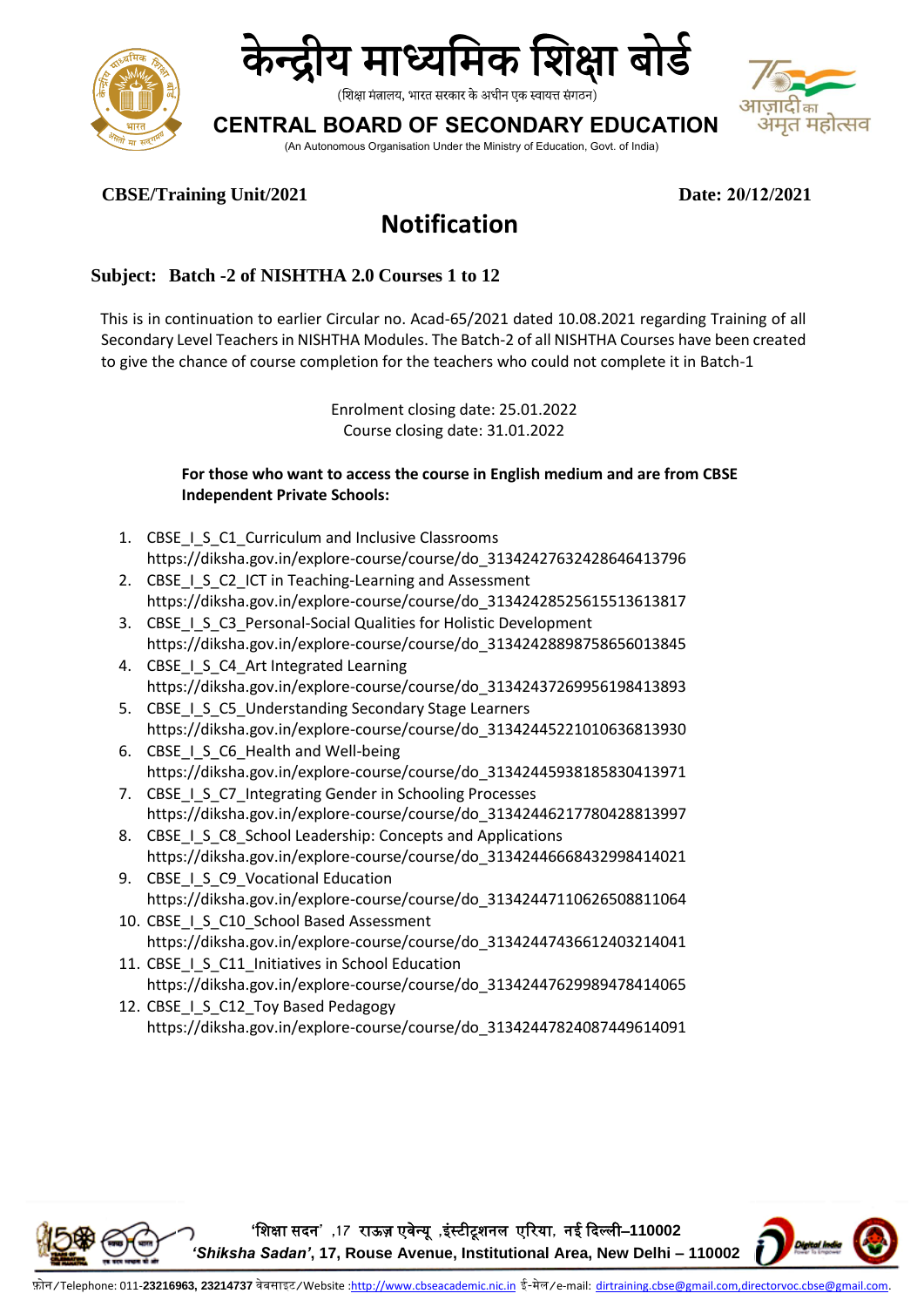



## **CENTRAL BOARD OF SECONDARY EDUCATION**



(An Autonomous Organisation Under the Ministry of Education, Govt. of India)

**For those who want to access the course in English medium and from CTSA, AEES, EMRS, Sainik Schools, Govt. Aided CBSE Schools:** 

- 1. CBSE\_G\_S\_C1\_Curriculum and Inclusive Classrooms https://diksha.gov.in/explore-course/course/do\_31342448921137971214127
- 2. CBSE\_G\_S\_C2\_ICT in Teaching-Learning and Assessment https://diksha.gov.in/explore-course/course/do\_31342450047365939214181
- 3. CBSE G S C3 Personal-Social Qualities for Holistic Development https://diksha.gov.in/explore-course/course/do\_31342470675752550411118
- 4. CBSE G S C4 Art Integrated Learning https://diksha.gov.in/explore-course/course/do\_31342471422991564811153
- 5. CBSE G S C5 Understanding Secondary Stage Learners https://diksha.gov.in/explore-course/course/do\_31342474932514816014333 6. CBSE G S C6 Health and Well-being
- https://diksha.gov.in/explore-course/course/do\_31342475840439910411263 7. CBSE G S C7 Integrating Gender in Schooling Processes
- https://diksha.gov.in/explore-course/course/do\_31342477682757632014427 8. CBSE G S C8 School Leadership: Concepts and Applications
- https://diksha.gov.in/explore-course/course/do\_31342479047975731211390 9. CBSE\_G\_S\_C9\_Vocational Education
- https://diksha.gov.in/explore-course/course/do\_31342482784667238411699
- 10. CBSE\_G\_S\_C10\_School Based Assessment https://diksha.gov.in/explore-course/course/do\_31342488543617843216022
- 11. CBSE\_G\_S\_C11\_Initiatives in School Education https://diksha.gov.in/explore-course/course/do\_31342489521667276812913
- 12. CBSE G S C12 Toy Based Pedagogy https://diksha.gov.in/explore-course/course/do\_31342490750974361613174

**उन लोगों के ललए जो CBSE Independent school सेहैंतथा हहिंदी माध्यम मेंपाठ्यक्रमों का उपयोग करना चाहते हैं:**

- 1. CBSE\_I\_S\_C1\_पाठ्यचर्या और समावेशी कक्षा https://diksha.gov.in/explore-course/course/do\_31342449702653952014163
- 2. CBSE\_I\_S\_C2\_पठन, पाठन और मूल्यांकन में सूचना प्रौद्योगिकी तकनीक की भूमिका https://diksha.gov.in/explore-course/course/do\_31342450136938086414207
- 3. CBSE\_I\_S\_C3\_शिक्षार्थियों के समग्र विकास के लिए व्यक्तिगत-सामाजिक गूणों का विकास https://diksha.gov.in/explore-course/course/do\_31342470792940748814237
- 4. CBSE\_I\_S\_C4\_कला समेकित शिक्षा https://diksha.gov.in/explore-course/course/do\_31342473746475417611175
- 5. CBSE I S C5 माध्यमिक स्तर के शिक्षार्थियों को समझना https://diksha.gov.in/explore-course/course/do\_31342474997073510414353

**'**शिक्षा सदन**' ,17** राऊज़ एवेन्यू **,**इंस्टीटूिनल एररया**,** नई ददल्ली–**110002** 



*'Shiksha Sadan'***, 17, Rouse Avenue, Institutional Area, New Delhi – 110002**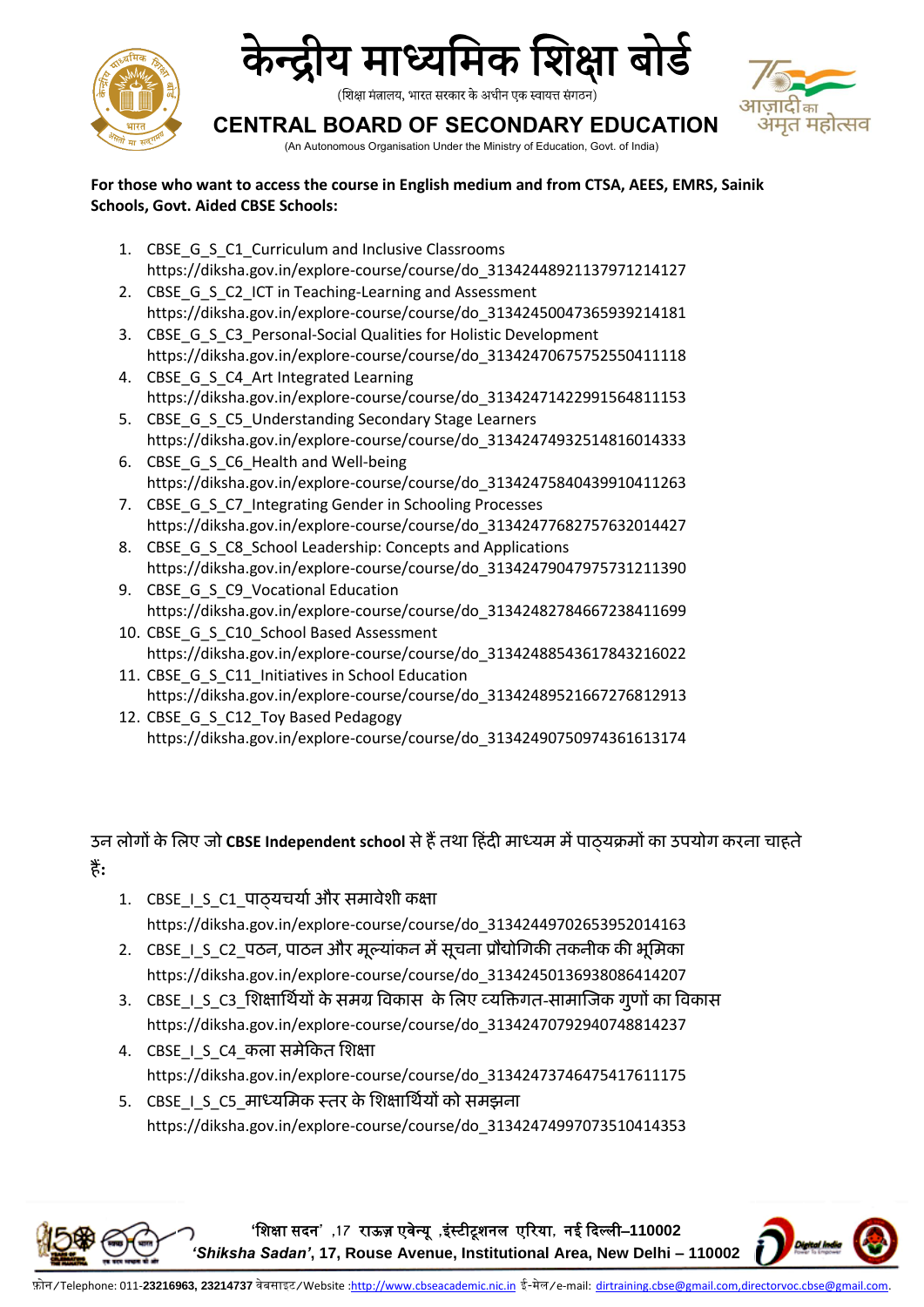





**CENTRAL BOARD OF SECONDARY EDUCATION**

(An Autonomous Organisation Under the Ministry of Education, Govt. of India)

- 6. CBSE I S C6 स्वास्थ्य और कल्याण https://diksha.gov.in/explore-course/course/do\_31342476558306508811289 7. CBSE\_IS\_C7\_विद्यालयी प्रक्रियाओं में जेंडर समावेशन
- https://diksha.gov.in/explore-course/course/do\_31342477716330086411341
- 8. CBSE I S C8 विद्यालय नेतृत्व : अवधारणा एवं अनुप्रयोग https://diksha.gov.in/explore-course/course/do\_31342479072446873614453
- 9. CBSE I S C9 व्यावसायिक शिक्षा https://diksha.gov.in/explore-course/course/do\_31342485047064166414658
- 10. CBSE\_I\_S\_C10\_विद्यालय आधारित आकलन https://diksha.gov.in/explore-course/course/do\_31342488646869811212783
- 11. CBSE\_I\_S\_C11\_विद्यालयी शिक्षा में नई पहलें https://diksha.gov.in/explore-course/course/do\_31342489559532339216156
- 12. CBSE 1 S C12 खिलौना आधारित शिक्षाशास्त्र https://diksha.gov.in/explore-course/course/do\_31342490778598604813210

**उन लोगों के ललए जो CTSA, AEES, EMRS, Sainik Schools, Govt. Aided CBSE स्कू ल सेहैंतथा हहिंदी माध्यम में पाठ्यक्रमों का उपयोग करना चाहतेहैं**

- 1. CBSE G S C1 पाठ्यचर्या और समावेशी कक्षा https://diksha.gov.in/explore-course/course/do\_31342449340759244814145
- 2. CBSE\_G\_S\_C2\_पठन, पाठन और मूलयाांकन मेंसूचना प्रौद्योगिकी तकनीक की भूगमका https://diksha.gov.in/explore-course/course/do\_31342450172145664011090
- 3. CBSE\_G\_S\_C3\_शिक्षार्थियों के समग्र विकास के लिए व्यक्तिगत-सामाजिक गूणों का विकास https://diksha.gov.in/explore-course/course/do\_31342470847809126414270
- 4. CBSE\_G\_S\_C4\_कला समेकित शिक्षा https://diksha.gov.in/explore-course/course/do\_31342473849063833611195
- 5. CBSE\_G\_S\_C5\_माध्यमिक स्तर के शिक्षार्थियों को समझना https://diksha.gov.in/explore-course/course/do\_31342475067525529611215
- 6. CBSE G S C6 स्वास्थ्य और कल्याण https://diksha.gov.in/explore-course/course/do\_31342476587361894411315
- 7. CBSE\_G\_S\_C7\_विद्यालयी प्रक्रियाओं में जेंडर समावेशन https://diksha.gov.in/explore-course/course/do\_31342477776123494411365
- 8. CBSE G S C8 विद्यालय नेतृत्व : अवधारणा एवं अनुप्रयोग https://diksha.gov.in/explore-course/course/do\_31342479098841497614473
- 9. CBSE\_G\_S\_C9\_व्यावसागयक गशक्षा https://diksha.gov.in/explore-course/course/do\_31342485123077734414684
- 10. CBSE\_G\_S\_C10\_विद्यालय आधारित आकलन

**'**शिक्षा सदन**' ,17** राऊज़ एवेन्यू **,**इंस्टीटूिनल एररया**,** नई ददल्ली–**110002**  *'Shiksha Sadan'***, 17, Rouse Avenue, Institutional Area, New Delhi – 110002**

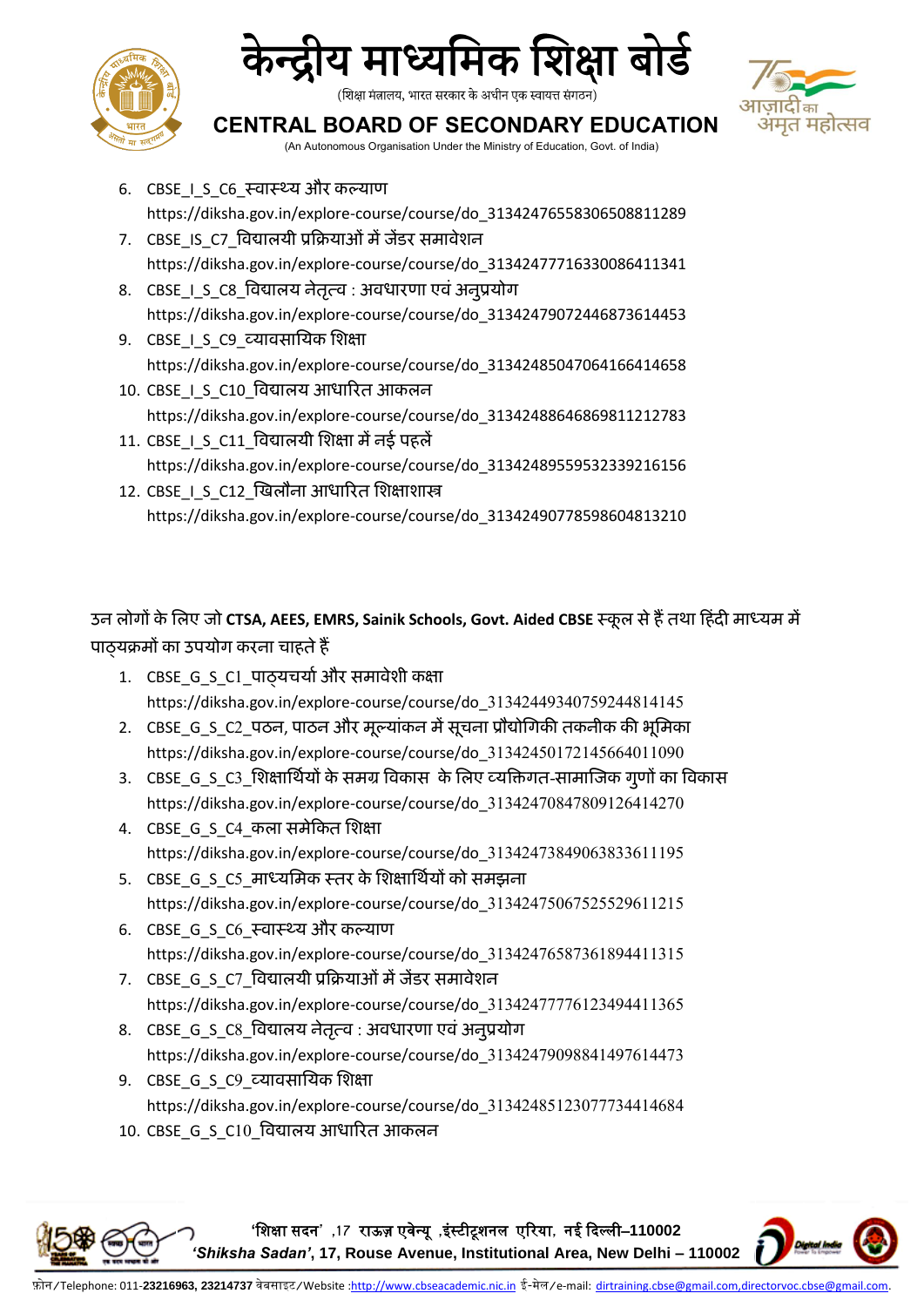





**CENTRAL BOARD OF SECONDARY EDUCATION**

(An Autonomous Organisation Under the Ministry of Education, Govt. of India)

https://diksha.gov.in/explore-course/course/do\_31342488629817344012759

- 11. CBSE\_G\_S\_C11\_विद्यालयी शिक्षा में नई पहलें https://diksha.gov.in/explore-course/course/do\_31342489611806310412952
- 12. CBSE\_G\_S\_C12\_ज्विलौना आधारित शिक्षाशास्त्र https://diksha.gov.in/explore-course/course/do\_31342490822631424013240

Note: Course links for the Teachers of NVs and KVs shall be shared by their respective organizations. Links of the subsequent courses shall be notified by the separate notifications.

**Director (Training & Skill Education)**

- 1. The Commissioner, Kendriya Vidyalaya Sangathan, 18-Institutional Area, Shaheed Jeet Singh Marg, New Delhi-16
- 2. The Commissioner, Navodaya Vidyalaya Samiti, B-15, Sector-62, InstitutionalArea, Noida201309
- 3. The Director of Education, Directorate of Education, Govt. of NCT of Delhi, Old Secretariat, Delhi-110 054
- 4. The Director of Public Instructions (Schools), Union Territory Secretariat, Sector9, Chandigarh-160017
- 5. The Director of Education, Govt. of Sikkim, Gangtok, Sikkim –737101
- 6. The Director of School Education, Govt. of Arunachal Pradesh, Itanagar –791111
- 7. The Director of Education, Govt. of A&N Islands, Port Blair 744101
- 8. The Director of Education, S.I.E., CBSE Cell, VIP Road, Junglee Ghat, P.O.744103, A&N Island
- 9. The Director, Central Tibetan School Administration, ESSESS Plaza, CommunityCentre, Sector 3, Rohini
- 10. The Additional Director General of Army Education, A –Wing, Sena Bhawan,DHQ, PO, New Delhi-110001
- 11. The Secretary AWES, Integrated Headquarters of MoD (Army), FDRC Building No. 202,Shankar Vihar (Near APS), Delhi Cantt-110010
- 12. The Under Secretary (Sch.3), Department of School Education and Literacy, Ministry of Education, Govt. of India, Shastri Bhawan, New Delhi-01
- 13. All Regional Directors/Regional Officers of CBSE with the request to send this circular to all the Heads of the affiliated schools of the Board in their respective regions
- 14. All Joint Secretary/ Deputy Secretary/ Assistant Secretary / Analyst, CBSE
- 15. All Head(s)/ In-Charge(s), Centre of Excellence, CBSE
- 16. In charge IT Unit with the request to put this circular on the CBSE Academicwebsite
- 17. In-Charge, Library
- 18. The Head (Media & Public Relations), CBSE
- 19. DS to Chairman, CBSE

**'**शिक्षा सदन**' ,17** राऊज़ एवेन्यू **,**इंस्टीटूिनल एररया**,** नई ददल्ली–**110002**  *'Shiksha Sadan'***, 17, Rouse Avenue, Institutional Area, New Delhi – 110002**